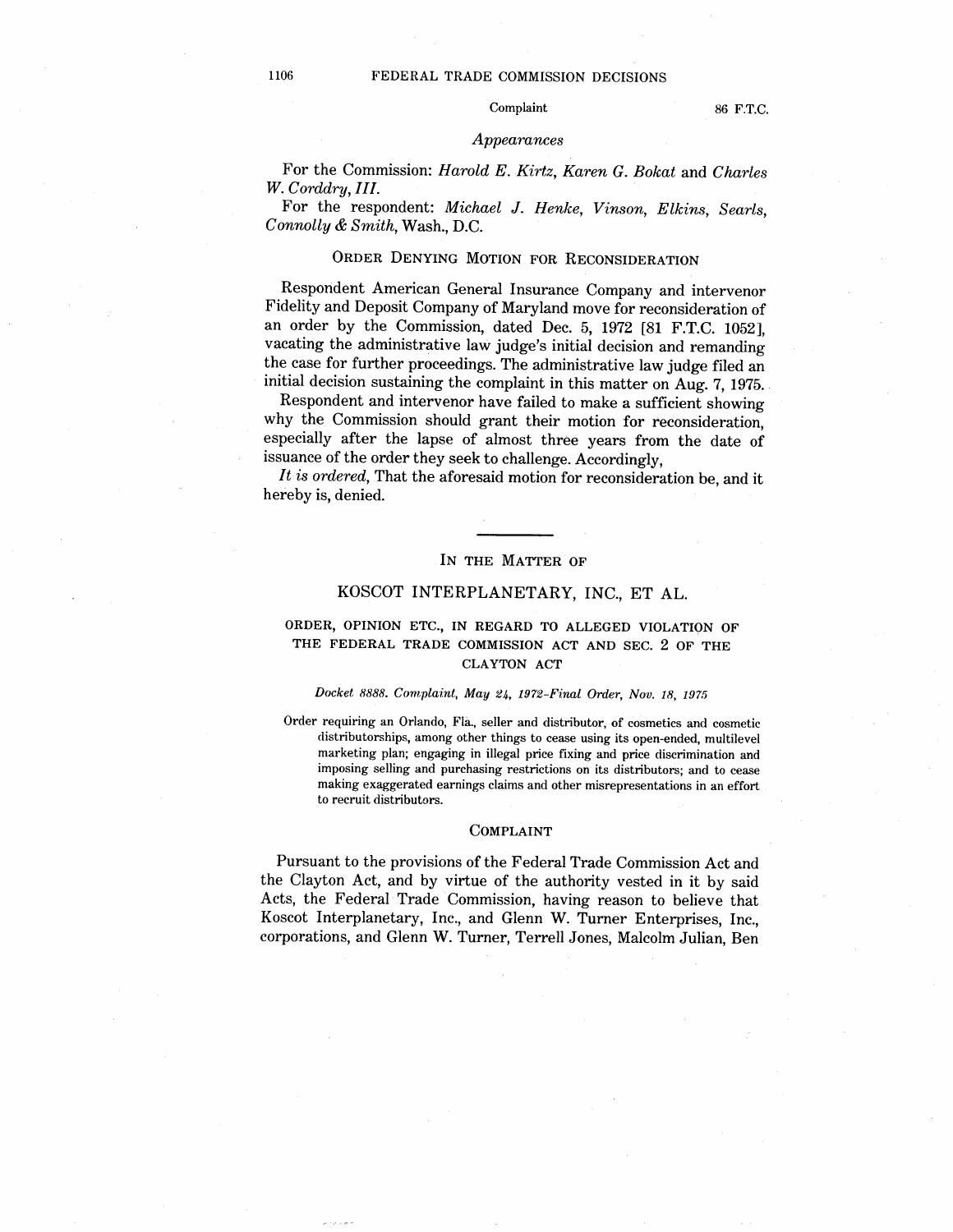## 1106 Complaint

Bunting, Michael Delaney, Hobart Wilder, and Raleigh P. Mann individually and as former officers, officers, or directors of said corporations, hereinafter referred to as respondents, have violated the provisions of said Acts, and it appearing to the Commission that a proceeding by it in respect thereof would be in the public interest hereby issues its complaint stating its charges in that respect as follows:

PARAGRAPH 1. Respondent Koscot Interplanetary, Inc., and Glenn W. Turner Enterprises, Inc., are corporations organized, existing and doing business under and by virtue of the laws of the State of Florida with their principal office and place of business located at 4805 Sand Lake Rd., Orlando, Fla.

Respondent Glenn W. Turner is chairman of the board of directors of Koscot Interplanetary, Inc., and is the sole stockholder of Glenn W. Turner Enterprises, Inc. Mr. Turner was the founder of Koscot InterpJanetary, Inc., and instituted the marketing plan and distribution policies. He, with others named herein, has been and is responsible for establishing, supervising, directing and controllng the business activities and practices of corporate respondents Koscot Interplanetary, Inc., and Glenn W. Turner Enterprises, Inc., including the acts and practices hereinafter set forth. Mr. Turner's address is the same as that of the corporate respondents.

Respondents Terrell Jones, Malcolm Julian, Ben Bunting, Michael Delaney, Hobart Wilder, and Raleigh P. Mann are officers, or directors of said corporate respondents. Together with others, said respondents have been and are responsible for the formulation, control and direction of the acts and praetiees hereinafter set forth. Their address is the same as that of the corporate respondents.

The aforementioned respondents cooperate and act together in carrying out the acts and practices hereinafter set forth.

PAR. 2. In the conduct of their business, at all times mentioned herein, respondents have been in substantial competition in commerce with corporations, firms and individuals in the sale of cosmetics, toiletries and associated items of the same general kind and nature as those sold by respondents.

PAR. 3. Respondents are now, and for some time last past have engaged in the advertising, offering for sale, sale and distribution of cosmeties, toiletries and associated items and distributorships and franchises to the public, and are inducing, and have induced, persons to invest substantial sums of money in respondents' multievel marketing program as hereinafter more fully described.

PAR. 4. In the course and conduct of their business, respondents now cause, and for some time last past have caused, their products, when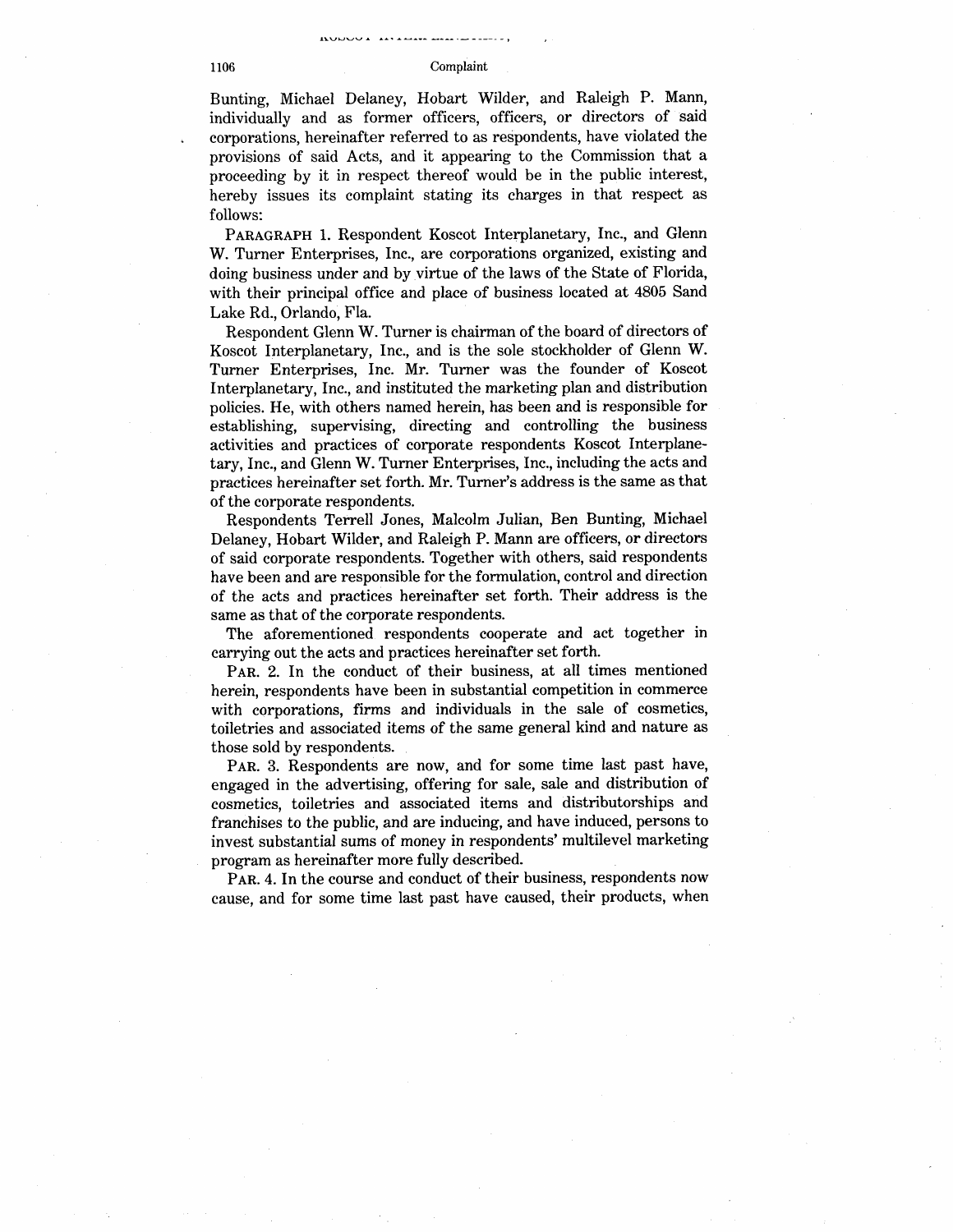sold, to be shipped from their places of business in various States to purchasers thereof located in various States of the United States other than the State of origination, and maintain, and at all times mentioned herein have maintained, a substantial course of trade in said products in commerce, as "commerce" is defined in the Federal Trade Commission Act and the Clayton Act.

PAR. 5. In the course and conduct of their business, respondents have used a multilevel marketing program having four levels of distributors and are presently using a multilevel marketing program which allows the potential participant to enter at any one of three levels, *i.e.*, beauty advisor, supervisor or director. All participants are designated as independent contractors and except for the beauty advisors who sell primarily at retail through party plans and door-to-door methods, are permitted to, and do, sell or attempt to sell at both wholesale and retail. A description of these levels, in order of ascendency, follows:

1. Beauty advisor (retailer)—The beauty advisor purchases products from her sponsor (who may be a supervisor or director) at a 40 percent discount, for sale to the consuming public. The beauty advisor receives a refund bonus from her sponsor each month, based on the total retail volume ordered during the month. Entrant qualifies by investing \$10 for a starter kit.

2. Supervisor (sub-distributor)—The supervisor purchases products from the company at a 55 percent discount for distribution to his beauty advisors and direct sales to the consuming public. The supervisor receives a special commission for each new supervisor order he creates, \$500 or 25 percent of the \$2000 paid for the initial order. An entrant qualifies as a supervisor in anyone of these ways:

a. By investing \$2000 immediately;

b. By purchasing \$5400 in Koscot cosmetics (at retail value) from his sponsor;

c. By sellng a portion of the required \$5400 volume through his organization and purchasing the balance in one lump sum.

3. Director (distributor)—The director purchases products from the company at a 65 percent discount for distribution to his direct distributors (supervisors and beauty advisors) and for direct sales to the consuming public. The director is entitled to a 10 percent special commission on all of his supervisor's purchases. He receives \$500 for each supervisor order that he sells. The director sponsoring a new director is also entitled to a 65 percent commission (\$1,950) on the \$3,000 additional inventory which the new director is required to purehase. An entrant qualifies as a director by: a) becoming a supervisor, purchasing the additional \$3000 director inventory and sellng a new supervisor order in order to replace himself in his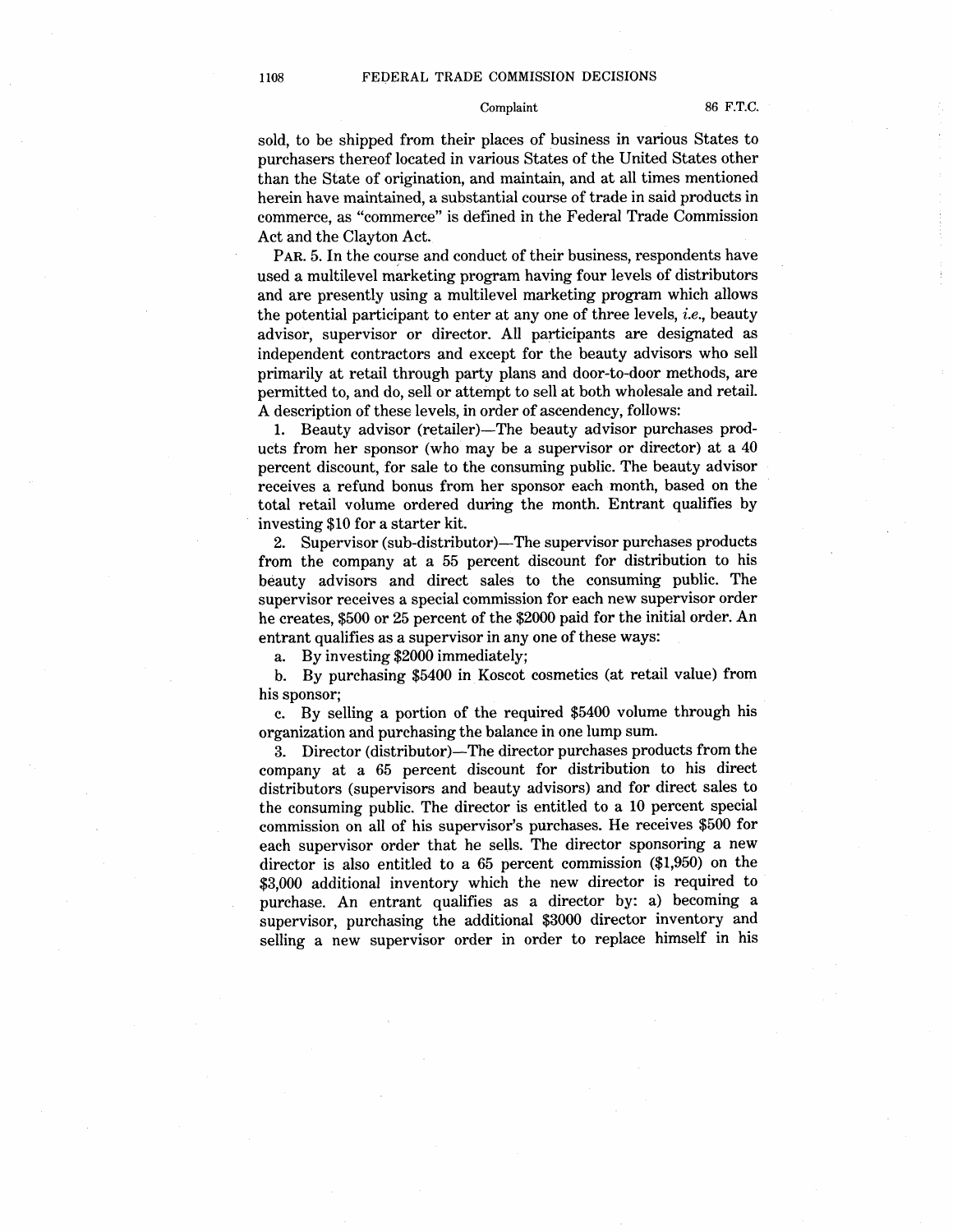sponsoring director's organization; or b) by initially investing \$5000 and becoming known as an apprentice director until he fulfils all the necessary aforementioned requirements.

These positions are descrihed more fully to the prospective investors at "Opportunity Meetings" held weekly in various locations across the country. At such a meeting, a movie is shown and speeches are made which concentrate upon the unlimited potential to earn large sums of money in a relatively short time by recruiting others into the Koscot program. In most instances, the opportunity meeting wil closely follow the script provided by respondents as found in the distributor training manual. This meeting is run in such a manner as to excite those attending and to induce them into making an emotional decision to invest in the program.

PAR. 6. In the course and conduct of their business as aforesaid, respondents have done and performed and are doing and performing the following:

1. Respondent Koseot Interplanetary, Inc. has entered into contracts, agreements, combinations, or understandings with its distributors whereby said distributors agree to maintain the resale prices established and set forth by respondent corporation, notwithstanding that some of sueh distributors are located in States which do not have Fair Trade laws.

2. Respondent Koscot Interplanetary, Inc. has entered into contracts, agreements, combinations, or understandings with its distributors whereby said distributors agree to maintain the discounts overrides, rebates, bonus schedules, finder's fees and release fees, between and among all other distributors, as established and set forth by respondent corporation.

3. Respondent Koscot Interplanetary, Inc. has entered into contracts, agreements, combinations, or understandings with its distributors whereby said distributors understand that a violation of any company rule or regulation is reason for immediate termination of their status as distributors by the company board of directors.

4. Respondent Koscot Interplanetary, Inc. has instituted certain rules and regulations, among which are those set out below, whereby its distributors:

(a) Agree to purchase merchandise only from respondent or his sponsor in accordance with Koscot's marketing program

(b) agree that all purchases of merchandise from respondent corporation or his sponsor constitutes a nonrefundable sale

(c) agree not to engage in the sale of a competitive line of products or individual products which would be considered competitive to respondent corporation,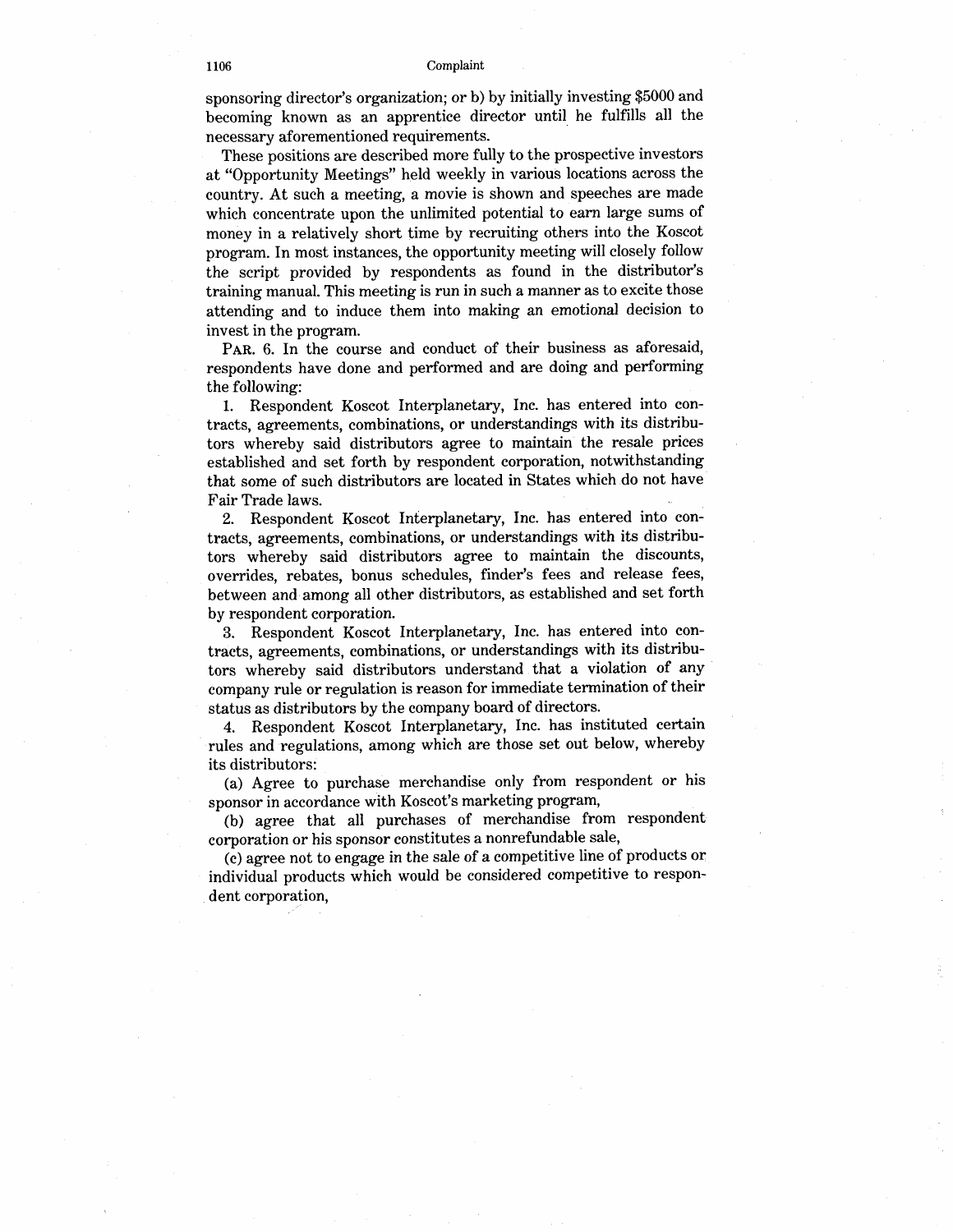## Complaint 86 F.T.C.

(d) agree never to make any consignment of merchandise to anyone without receiving written notice of approval by Koscot Interplanetary, Inc.

(e) agree to restrict retail sales and display of cosmetics to home service routes and beauty forums, and to certain categories of retail outlets specified by respondent but only with Koscot's approval

(f) agree to obtain prior written approval from Koscot for any promotion or advertising of Koscot products or his distributorship,

(g) agree to maintain a record of the names and addresses of all his customers and to provide Koscot with such information through his supervisor or director

(h) agree not to transfer to another organization without prior written consent of all distributors above him in his organization, including respondent corporation

(i) agree to have a financial interest in only one Koscot distributorship at a time and that he cannot be part of two separate distributorships

(j) agree not to enter into any agreement with a distributor in another Koscot organization to make a division of profits, assets, or new recruits in violation of the "Koscot Marketing Koncept."

5. Respondent Koscot Interplanetary, Inc. has entered into contracts, agreements, combinations or understandings with its distributors whereby respondent:

(a) Prohibits a corporation from becoming a Koscot distributor

(b) requires that the organization of a distributor, who quits or loses his status as a distributor, becomes a part of the organization of the distributor immediately preceding him on Koscot's organizational chart.

6. Respondent Koscot Interplanetary, Inc. discriminates in price directly or indirectly, between different purchasers of its products of like grade and quality by selling said products at Jower prices to some purchasers than to other purchasers, many of whom have been and now are in competition with the purchasers paying the higher price. For example, director-distributor purchases his products directly from respondent corporation at approximately: (a) 22.2 percent discount as compared with the cost to a supervisor-distributor, (b) 41.7 percent discount as compared with the cost to a beauty advisor.

There are approximately 7,988 director-distributors and approximately 10 726 supervisor-distributors in the program.

The supervisor-distributor who purchases his products directly or indirectly from respondent corporation, purchases at approximately a 25 percent discount as compared with the cost to a beauty advisor.

In addition, respondent corporation has agreed to pay the directordistributor a 2 percent override on the purchases of the entire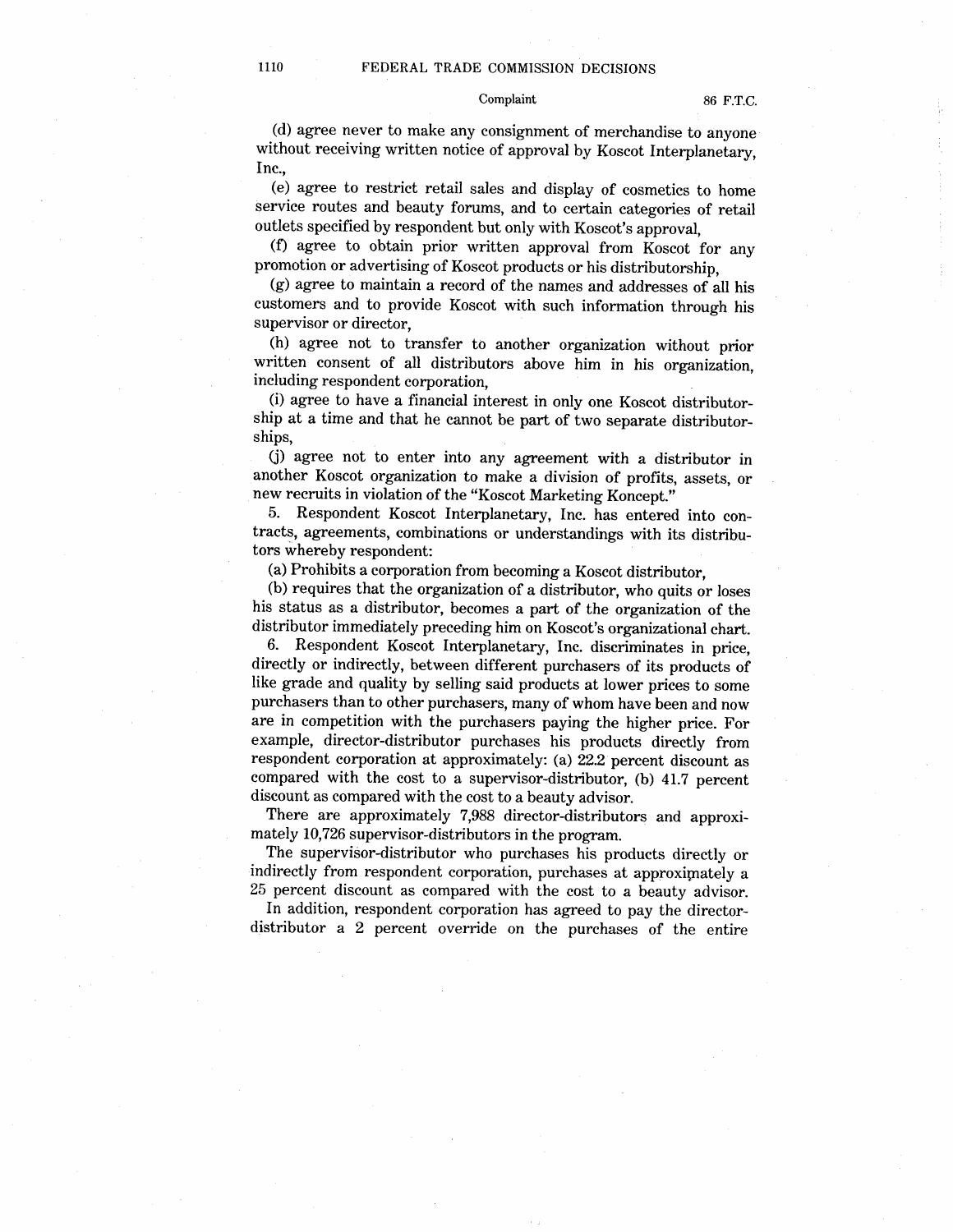## 1106 Complaint

organization of each supervisor-distributor recruited hy said directordistributor when such supervisor-distributor works up or buys in and becomes a director himself. Thereafter, although both director-distributors buy from respondent corporation, only the first will receive the 2 percent override from respondent corporation.

## COUNT I

Alleging violation of Section 5 of the Federal Trade Commission Act the allegations of Paragraphs One through Six hereof are incorporated by reference in Count I with respect to respondents, as if fully set forth herein.

PAR. 7. Respondents make various oral and written statements to prospeetive investors regarding the sale of their cosmetics, toiletries and associated items and the recruitment of additional participants in their marketing program. Typical and illustrative of said statements and representations, but not all inclusive thereof, are the following:

1. To become a Director a Supervisor  $* * *$  must go out, create a new Supervisor's initial order, and bring this order to you, the Director, before you release this Supervisor to become a Director \* \* \*. When this new Supervisor entered the program, he ordered \$2000 in retail products. This Supervisor created the order, so he receives the 25% commission on products. But you are the Director, so you earn the 10% Director's commission of \$200.

As soon as this Supervisor's initial order is received by the company, the company sends you the 65% commission on this \$3000 additional inventory. This is \$1,950! You now have earned a total of \$2,850!

Create this voJume once a month and at the end of the year you wil have earned over \$34,000.

2. As a Director with one Supervisor in your organization, your job is to help this Supervisor become successful. See that he and his retail manager are thoroughly trained and make certain he fully understands the program. When he is ready to enjoy additional benefits, help him create a new Supervisor's initial order for kosmetics and he will become a Director.

Continue to help the one Supervisor you will always have. Help him sel! only one Supervisor's order per month for your organization and you will earn over \$26,000 per year! But work with your Supervisor fuJI-time to make him a success! Do this twice a month and your income willexceed \$52 000 per year!

3. Let's assume you decide to recruit girls to be trained as Beauty Advisors  $* * *$ Let's look at your third month in the business. Again sponsor only eight girls who produce the part-time volume of only \$300 a month. This new group will produce \$2 400 their first 30 days. The last group you sponsored has learned the benefits of our incentive plan. They have learned that by increasing their efforts and continuing to service their customers they can produce a monthly volume of \$900 each. When this occurs, this group will give you an additional \$7,200 in volume.

Your first group of girls may have increased their volume even *more*, but suppose they are producing only \$900 each per month or \$7 200 for the group. Then your total monthly volume is \$16,800!

At this point you will *certainly* want to become a Director and enjoy the benefits of a  $65\%$  discount! You continue to sponsor eight girls a month and train them to produce the

### $217-184$   $\Omega$  - 76 - 71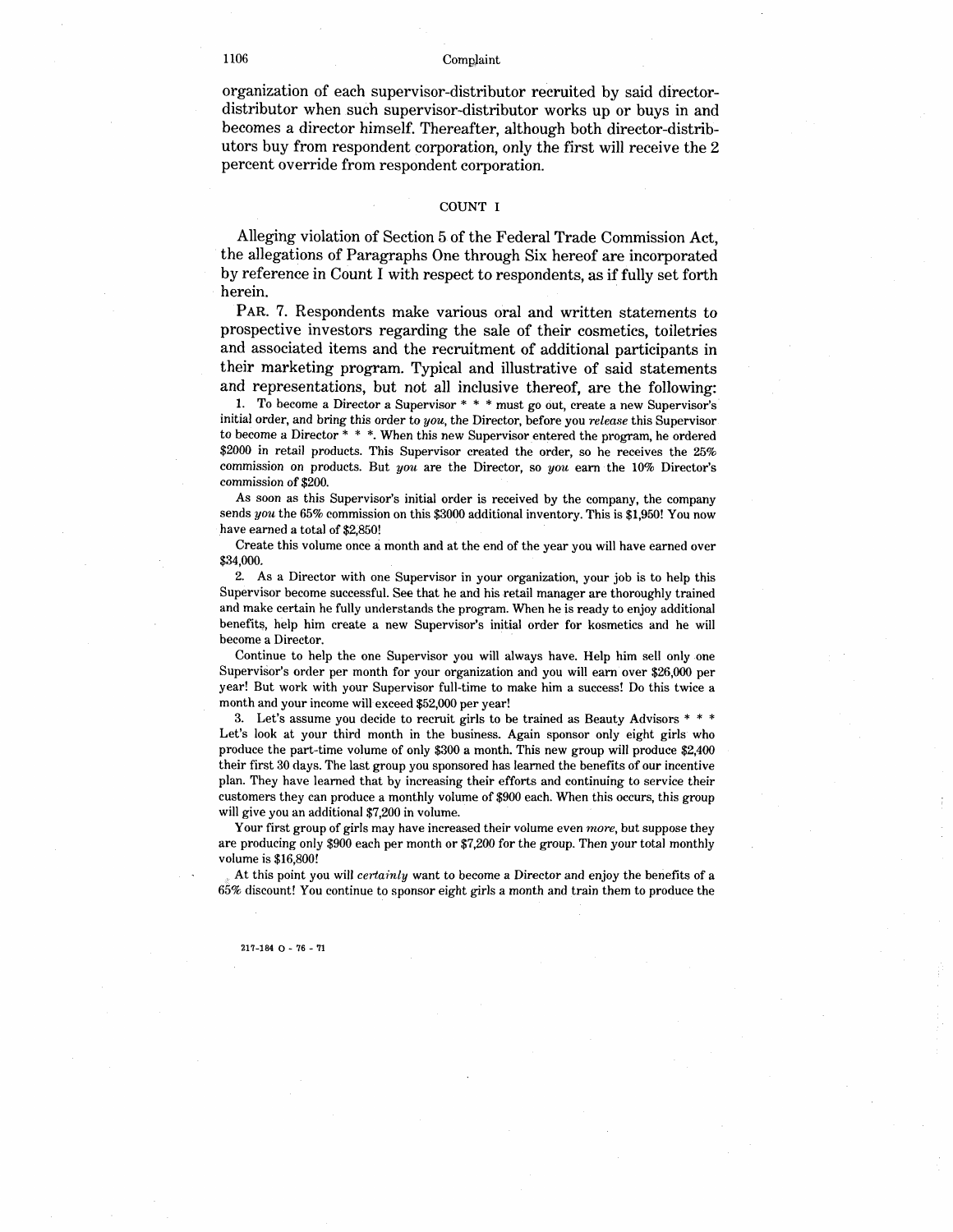#### Complaint 86 F.T.C.

necessary volume, and you will be giving yourself an \$1,800 a month raise in income every month.

PAR. 8. Respondents' multilevel marketing program, as represented by the above-quoted statements, contemplates an endless recruiting of participants since each person entering the program must bring in other distributors to achieve the represented earnings. The demand for prospective participants thus increases in geometric progression whereas the number of potential investors available in a given community or geographical area remains relatively constant. Consequently, a person coming into the program at a later stage wil be unable, in a substantial number of instances, to find additional investors because the recruiting of participants into the program at an earlier stage by others has exhausted the number of prospective participants. It is self-evident that respondents' marketing program must of necessity fail when the market for potential distributors has become saturated.

Although some participants in respondents' multilevel merehandising program may realize a profit, all participants do not have the income potentiality represented by respondents, such as described in Paragraph Seven through recruiting other participants and the resultant finder's fees, commissions, overrides, rebates and other compensation arising out of the sale of respondents' products. In reality, some participants in the program will receive little or no return on their investment.

Respondents' multilevel merchandising program is organized and operated in such a manner that the realization of profit by any participant is predicated upon the exploitation of others who have virtually no chance of receiving a return on their investment and who had been induced to participate by misrepresentations as to potential earnings. Therefore, the use by respondents of the aforesaid program in connection with the sale of their merchandise was and is an unfair act and practice, and was and is false, misleading and deceptive.

PAR. 9. In the course and conduct of their business as aforesaid, and for the purpose of inducing the purchase of their products, and the purchase of distributorships and participation in their multilevel marketing program, the respondents have made, and are now making numerous statements and representations in certain promotional materials, including, but not limited to, film strips, newsletters information manuals, marketing plan booklets, meeting scripts, and other materials.

Typical and illustrative of said statements and representations, but not all inclusive thereof, are those set out below, as well as those in the distributor's training manual.

1. The world's largest kosmetic company sponsors over 200,000 girls a year. Knowing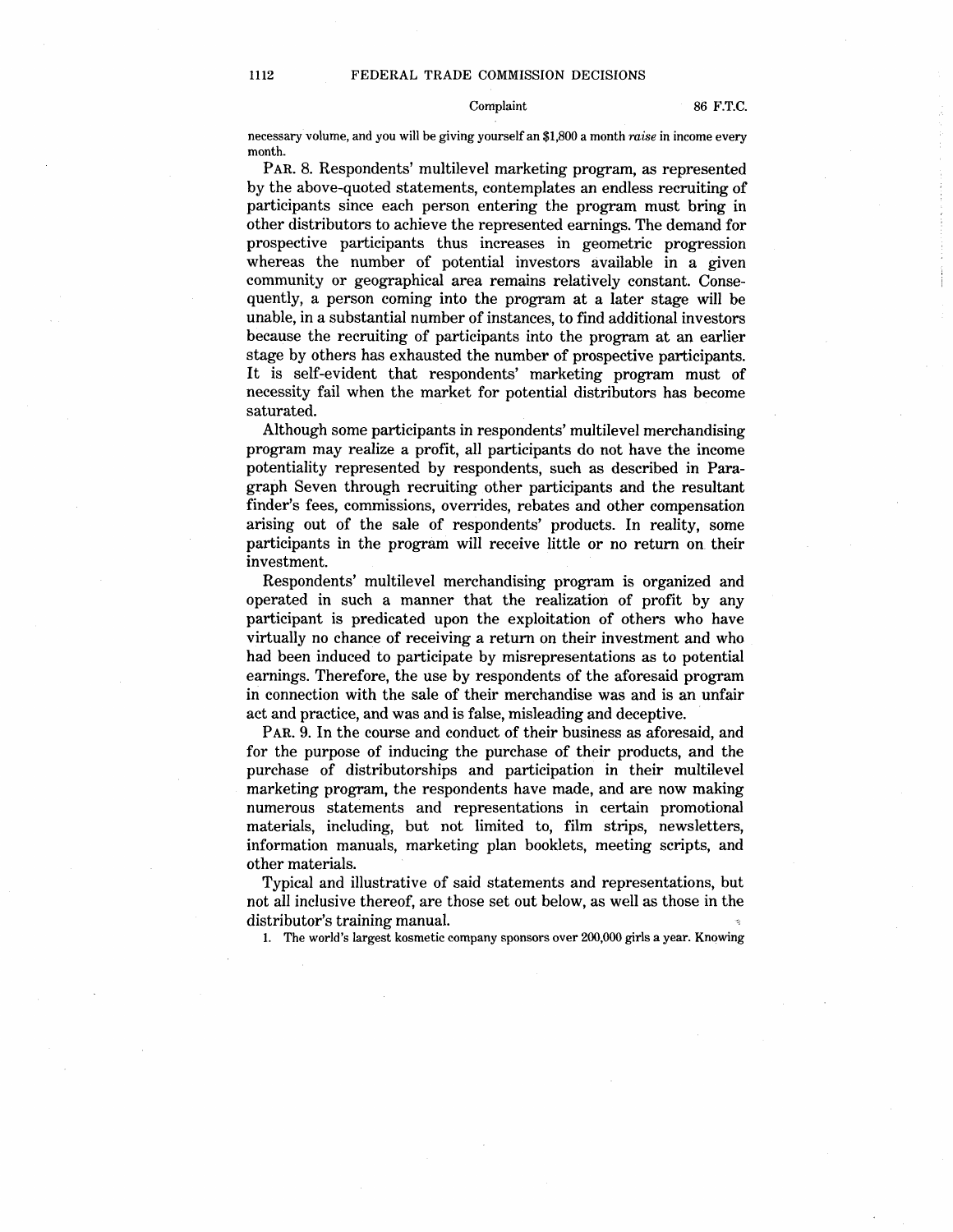## 1106 Complaint

this, with a full-time effort in our program, don't you believe you can sponsor 2 girls a week?

2. There are ordinary men and women in KOSCOT like you and me who are earning five and even ten thousand dollars per monthl

3. Ladies and gentlemen, this is over \$50,000 a year and now we are talking about a great deal of money aren't we? Do you know what excites me about this figure? Many KOSCOT Distributors are presently earning this kind of money and more! The point you should consider is this: When we can do so much, surely you can do as well or even better when you exert the necessary effort.

PAR. 10. By and through the use of the above-quoted statements and representations, as well as the exposition of the "Koscot Marketing Koncept," as found in the distributor's business manual, and other statements and representations of similar import and meaning, but not expressly set out herein, respondents and their agents and representatives, represent, and have represented, directly or by implication, to prospective participants, that:

1. It is not difficult for participants in the Koscot program to recruit and retain distributors and sales personnel to work home routes and sell respondents' products door-to-door enabling said participants to recoup their investment and to earn the represented profits set forth herein.

2. Participants in the Koscot marketing program have the potentiality and reasonable expectancy of receiving large profits or earnings.

3. The Koscot marketing program is commercially feasible for all participants and the supply of available entrants and investors is virtually inexhaustible.

PAR. 11. In truth and in fact:

1. It is difficult for participants in the Koscot program to recruit and retain distributors and sales personnel to work home routes and sell respondents' products door-to-door, hence, many participants cannot even recoup their investment, much less earn the represented profits set forth herein.

2. Participants in respondents' marketing program do not have the potentiality and reasonable expectancy of receiving large profits or earnings (for the reasons hereinbefore set forth).

3. The Koscot marketing program is not commercially feasible for all participants and its operation exhausts the supply of available entrants and investors as hereinbefore explained.

Therefore, the statements and representations as set forth in Paragraphs Nine and Ten have been and are, false, misleading and deceptive.

PAR. 12. Respondents' merehandising program is in the nature of a lottery in that participants are induced to invest substantial sums of money on the possibility that by the activities and efforts of others, over whom they exercise no control or direction, they will receive the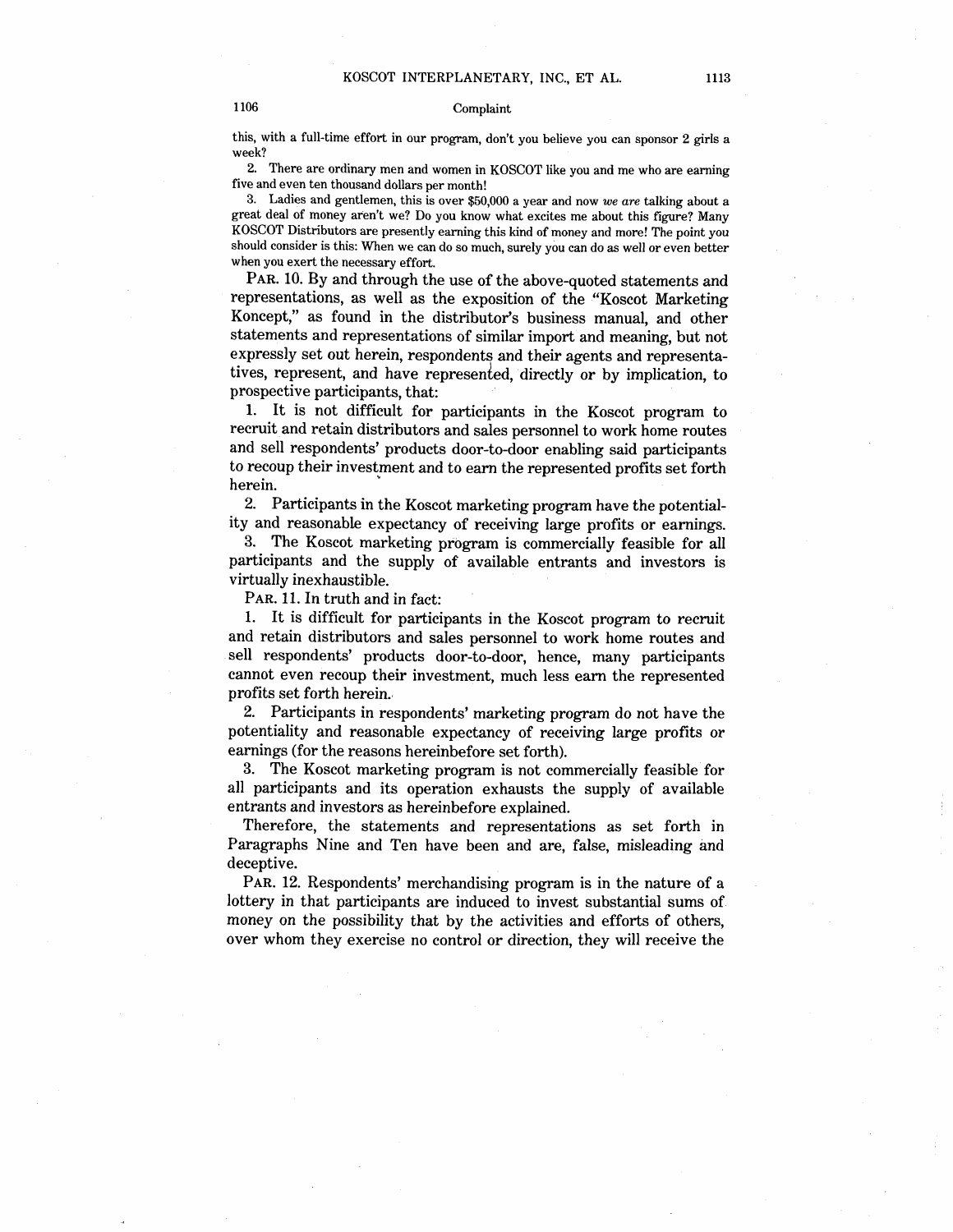## Complaint 86 F.T.C.

profits described in Paragraphs Seven and Nine herein. The realization of such financial gain is not dependent on the skill and effort of the individual participant, but is the result of elements of chance including the number of prior participants and the degree of saturation of the market which exists when the participant is induced to make his investment.

The use by respondents of a multilevel marketing program, which is in the nature of a lottery, is contrary to the public policy of the United States and is an unfair act and practice and an act of unfair competition within the intent and meaning of Section 5 of the Federal Trade Commission Act.

PAR. 13. The use by the respondents of the aforesaid false, misleading and deceptive statements, representations and practices has had, and now has, the capacity and tendency to mislead members of the public into the erroneous and mistaken belief that said statements and representations were and are true and into the investment of substantial sums of money to participate in the respondents' multilevel marketing program and the purchase of substantial quantities of respondents' products by reason of said erroneous and mistaken belief.

PAR. 14. The aforesaid acts and practices of the respondents, as herein alleged; were and are all to the prejudice and injury of the public and of respondents' competitors in commerce and unfair methods and deceptive acts and practices in commerce, in violation of Section 5 of the Federal Trade Commission Act.

## COUNT II

Alleging violation of Section 5 of the Federal Trade Commission Act the allegations of Paragraphs One through Fourteen hereof are incorporated by reference in Count II as if fully set forth herein.

PAR. 15. The acts and practices, courses of conduct and methods of competition engaged in, followed, pursued or adopted by respondents as alleged hereinabove, have had and continue to have the purpose and effect of substantially lessening, restraining, preventing and excluding free and open competition by, between, and among respondents distributors in the marketing, sale and distribution of respondents products throughout the United States in the following manner:

a. By fixing, maintaining and otherwise controlling the prices at which respondents' products are resold in both the wholesale and retail markets.

b. By fixing, maintaining or otherwise controlling the various fees. bonuses, rebates, or overrides required to be paid by one distributor or class of distributors.

c. By restricting the sellers from whom respondents' distributors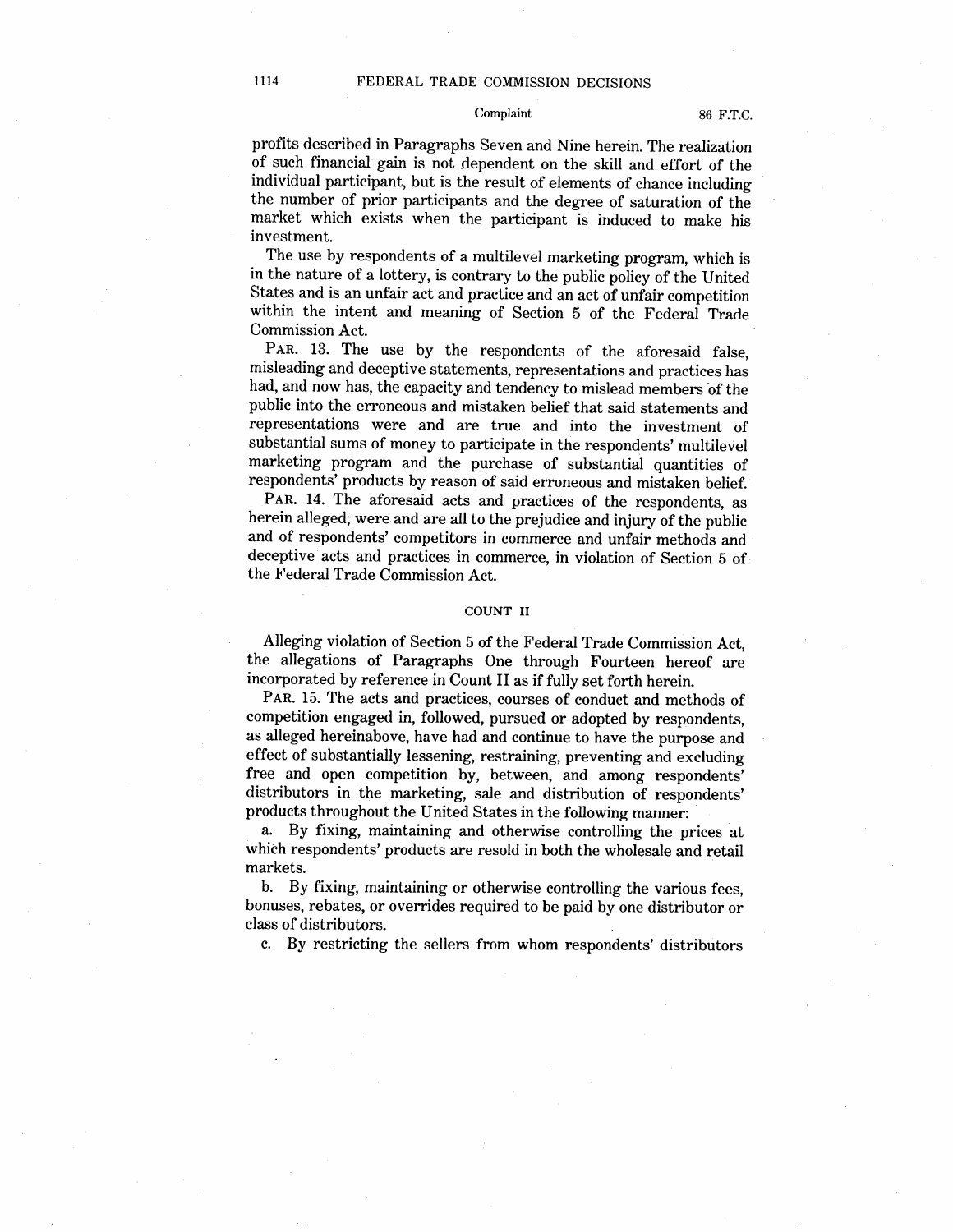may purchase their products and the customers to whom they may sell their products.

d. By restricting their distributors to reselling respondent eorporation's products only in certain categories of retail outlets.

e. By unreasonably restricting the freedom of respondents' distributors to market their products in the manner of their own choosing.

Said acts, practices, courses of conduct and methods of competition are prejudicial and injurious to the public; have a tendency to hinder and prevent competition and have actually hindered and restrained competition, and constitute unfair acts or practices and unfair methods of competition in commerce within the meaning and intent of Section 5 of the Federal Trade Commission Act.

## COUNT II

Alleging violation of Section 2(a) of the Clayton Act, the allegations of Paragraphs One through Five and subparagraph (6) of Paragraph Six hereof are incorporated by reference in Count III as if fully set forth herein.

PAR. 16. The difference in net cost among the various distributors of respondents' products, each of whom is in competition with other distributors of respondents' products, results in substantial discrimination in the net prices for products sold to the nonfavored customers who are both direct purchasers and indirect purchasers of respondents' products.

In addition, the various fees, overrides, or other payments result in discriminations among the direct and indirect purchasing distributors who are in competition with one another. These monies are direct and indirect payments by respondent Koscot Interplanetary, Inc. and are in effect diseriminations in the net price of products to the various distributors.

The effect of respondent Koscot Interplanetary, Inc.'s discrimination in net price as alleged herein may be substantially to lessen competition or tend to create a monopoly in the line of commerce in which its favored purchaser is engaged, or to injure, destroy, or prevent competition between the favored and nonfavored purchasers or with the customers of either of them, except to the extent that competition has been lessened by the acts and practices alleged in Counts I and 1I hereof.

The aforesaid acts and practices of respondents constitute violations of the provisions of Section  $2(a)$  of the Clayton Act as amended.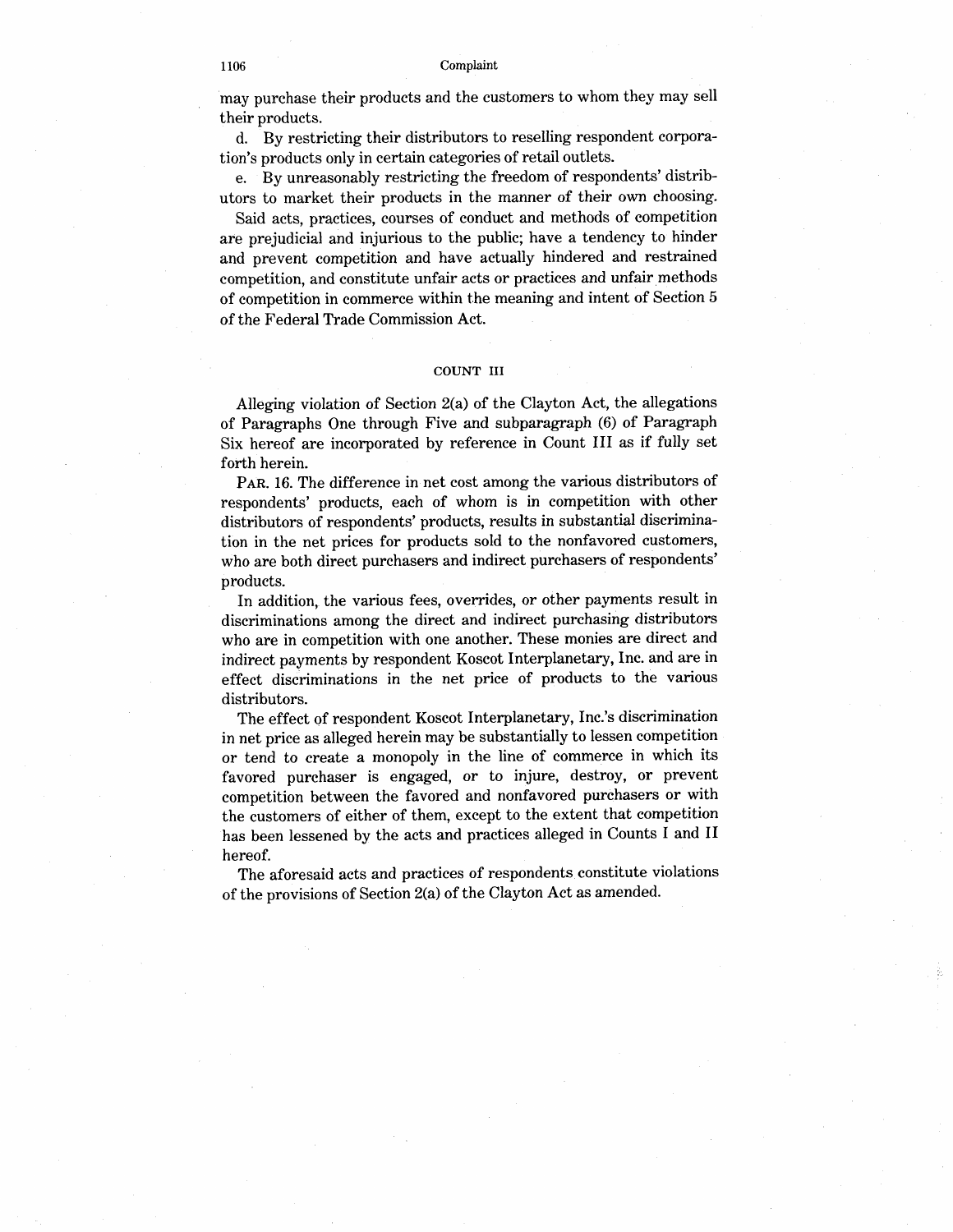## Initial Decision 86 F.T.C.

#### COUNT IV

Alleging violation of Section 5 of the Federal Trade Commission Act the allegations of Paragraphs One through Fourteen hereof are ineorporated by reference in Count IV with respect to respondents, as if fully set forth herein:

PAR. 17. In the course and conduct of their business as aforesaid respondents' multilevel merchandising program is organized and operated in a manner that results in the reeruitment of many participants who have virtually no chance to recover their investments of substantial sums of money in respondents' program and who have been induced to participate by misrepresentations as to potential earnings. Respondents have received the said sums and have failed to offer to refund and refused to refund such money to participants that were unable to recover their investment.

The use by the respondents of the aforesaid program and their continued retention of the said sums, as aforesaid, is an unfair act and practice and an act of unfair competition within the intent and meaning of Section 5 of the Federal Trade Commission Act.

PAR. 18. The aforesaid acts and practices of the respondents, as herein alleged, were and are all to the prejudice and injury of the public and of respondents' competitors in commerce and are unfair acts and practices and unfair methods of competition in commerce, in violation of Section 5 of the Federal Trade Commission Act.

## Appearances

For the Commission: Quentin P. McColgin and David C. Keehn. For the respondents: Jerris Leonard and Kenneth Michael Robinson. Leonard, Cohen & Gettings, Wash., D. C. for Koscot Interplanetary, Inc., Glenn W. Turner Enterprises, Inc., Glenn W. Turner, Malcolm Julian, Ben Bunting and Hobart Wilder.<sup>1</sup>

# INITIAL DECISION BY DONALD R. MOORE, ADMINISTRATIVE LAW JUDGE

## MARCH 20, 1975

## **CONTENTS**

<sup>4</sup> A supplemental memorandum of law was submitted on behalf of Koscot Interplanetary, Inc., by Levy, Levy & Ruback, New York, N. Y., as special bankruptcy counsel. Various other counsel participated at earlier stages of the proceeding but subsequently withdrew. Regarding respondents Terrell Jones, Michael Delaney, and Raleigh P. Mann, see infra, pp. 3-4, 15[pp. 1119, 1127, herein ].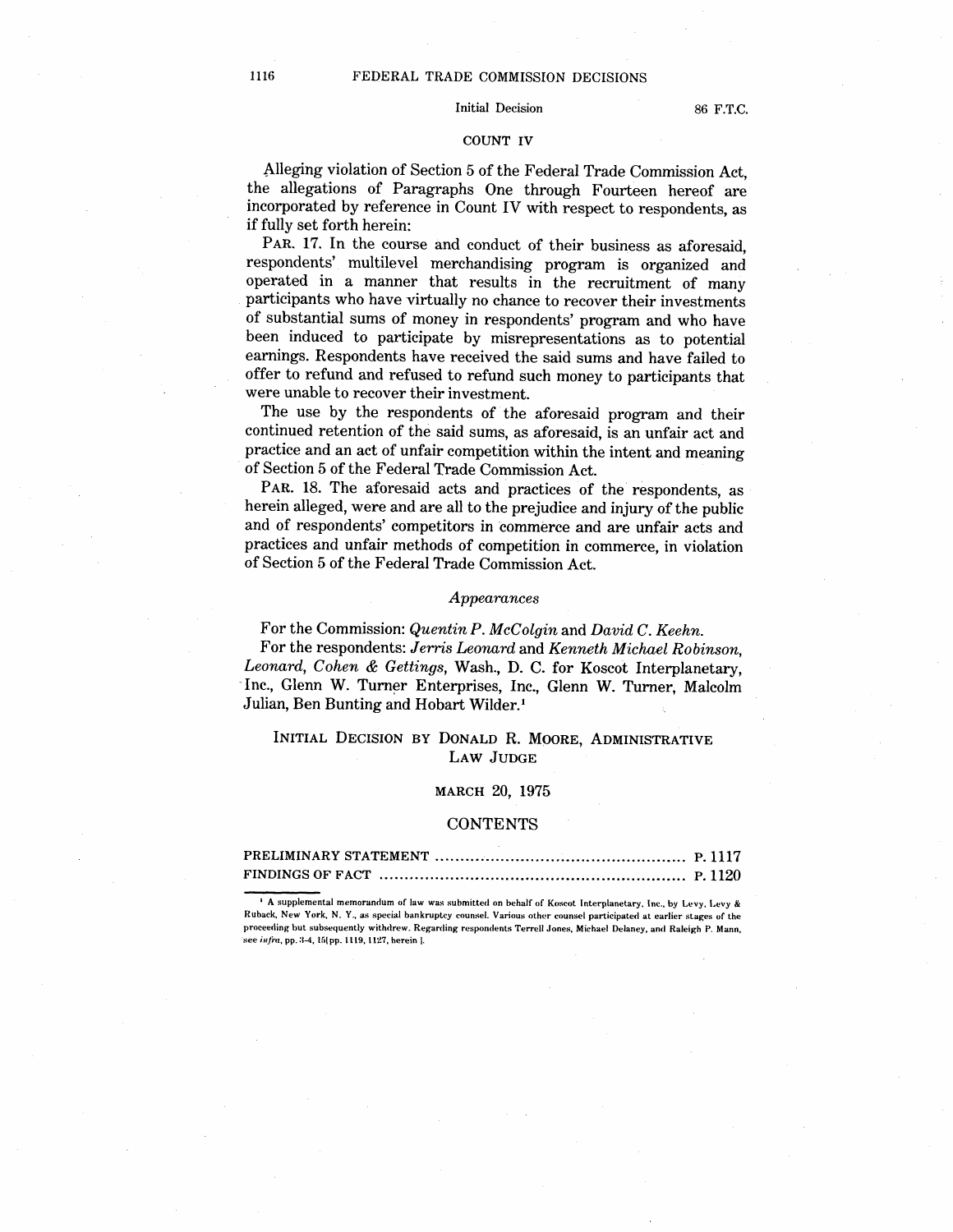## 1106 Initial Decision

|                                                          | Page No. |
|----------------------------------------------------------|----------|
|                                                          | 1120     |
| А.                                                       |          |
| B.                                                       |          |
| С.                                                       | 1128     |
|                                                          | 1129     |
| $A_{-}$                                                  | 1129     |
| $\mathbf{R}$ .                                           | 1132     |
| C.                                                       | 1134     |
|                                                          |          |
|                                                          | 1136     |
|                                                          | 1136     |
|                                                          |          |
|                                                          | 1138     |
|                                                          | 1144     |
|                                                          | -1147    |
|                                                          |          |
| E. Liability of Individual Respondents.  1153            |          |
|                                                          |          |
| А.<br>Price Fixing and Other Restrictive Practices  1155 |          |
| B.                                                       |          |
|                                                          |          |
|                                                          | 1159     |
|                                                          | 1159     |
|                                                          | 1160     |
| <b>ORDER</b>                                             | 1167     |
|                                                          |          |

## PRELIMINARY STATEMENT

The complaint in this proceeding, charging violation of Section 5 of the Federal Trade Commission Act, 15 U.S.C. § 45, and of Section 2(a) of the Clayton Act, 15 U.S.C.  $\S$  13, was issued on May 24, 1972, and was thereafter duly served on all respondents except Terrell Jones (see infra). The complaint, containing four counts, charges as unlawful certain of respondents' practices in connection with the sale and distribution of toiletries and cosmetics and the recruitment of distributor-investors.

Count I of the complaint charges that respondents multi-level marketing program" was not only inherently deceptive and unfair but also involved numerous misrepresentations. Count II alleges that agreements between respondent Koscot and its distributors were in unlawful restraint of trade. Count III alleges that respondents discriminated in price among various classes of customers, in violation of the Clayton Act as amended. Count IV charges in effect that